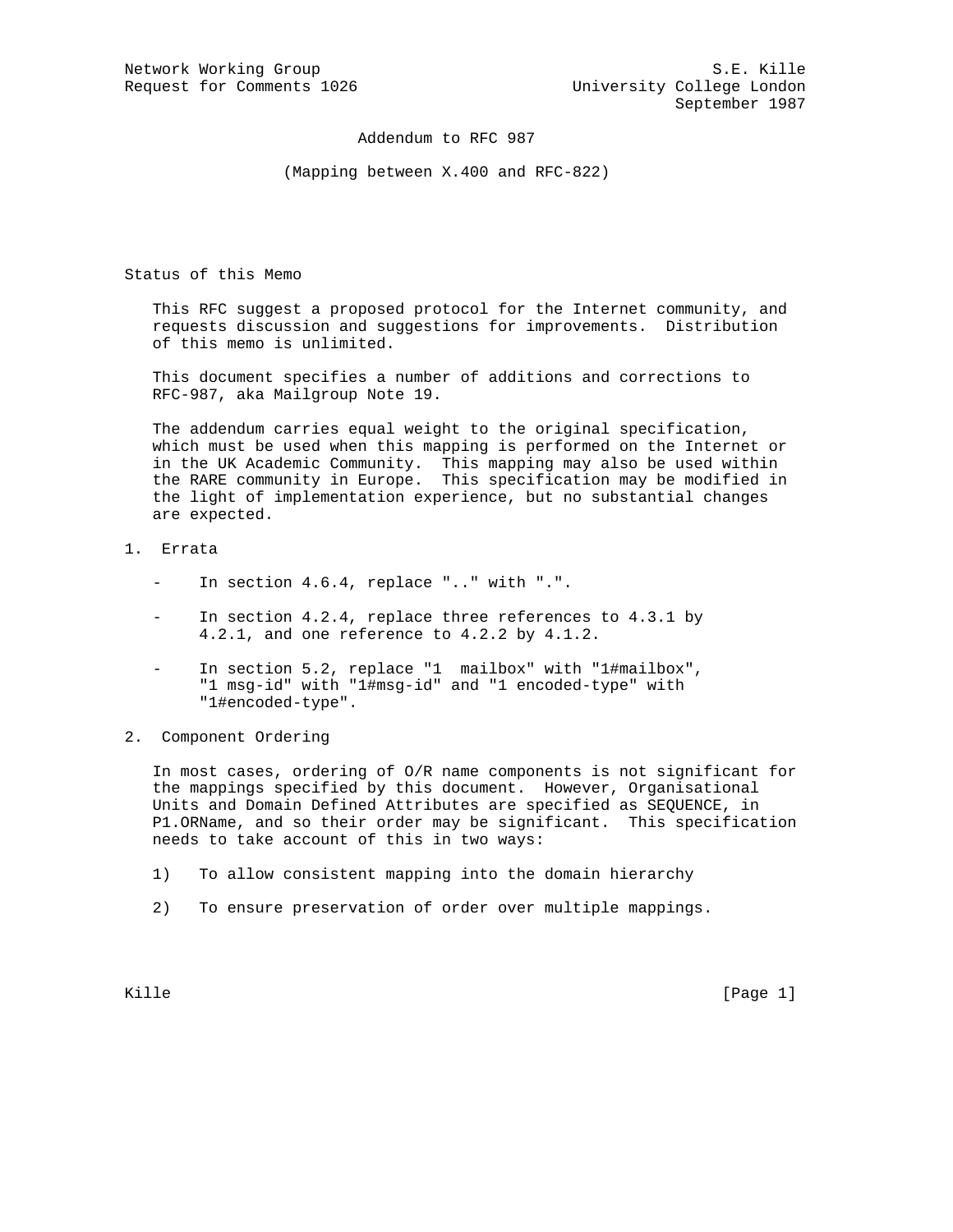There are three places where an order must be specified:

- 1) On the text encoding (std-orname) of P1.ORName as used in the local-part of an RFC-822 address, the most significant component must be on the RHS. This applies only to those components which may have multiple values (Organisational Unit, and Domain Defined Attributes). Other attributes may be presented in any order. Note that in dmn-orname specified in Appendix F, this ordering is already implied by the current ordering requirements.
- 2) For the Organisational Units (OU) in P1.ORName, the first OU in the SEQUENCE is the most signicicant. This follows the "natural" hierarchy of the specification of P1.ORName, where the most significant components are defined first.
- 3) For the Domain Defined Attributes in P1.ORName, the First Domain Defined Attribute in the SEQUENCE is the most significant.

 Note that although the ordering defined in 2) and 3) is mandatory for this mapping, there are NO implications on ordering significance within X.400.

3. Extensions To Deal with Omitted Components

 Implementation of RFC-987 has proved to be a little inflexible for some naming strategies. In particular, there are some difficulties where Organisation or PRMD is omitted:

 The following sentence of RFC-987 should be removed: 4.2.1 (Page 27): "If one of the hierarchical components is omitted .... tuple).".

 The strategy proposed is to introduce the concept of explicit missing components to the symmetrical mapping described in 4.2.1. Essentially, a domain may be associated with an omitted attribute in conjuction with several present ones. When performing the algorithmic insertion of components lower in the hierarchy, the omitted value should be skipped. For example, if "GMD.DFN" is associated with "C=DE", "ADMD=DBP", "PRMD=GMD", and omitted organisation, then "ZI.GMD.DFN" is mapped with "C=DE", "ADMD=DBP", "PRMD=GMD", "OU=ZI". It should be noted that attributes may have null values, and that this is treated separately from omitted attributes (whilst it would be bad practice to treat these two cases differently, they must be allowed for in practice).

Kille [Page 2]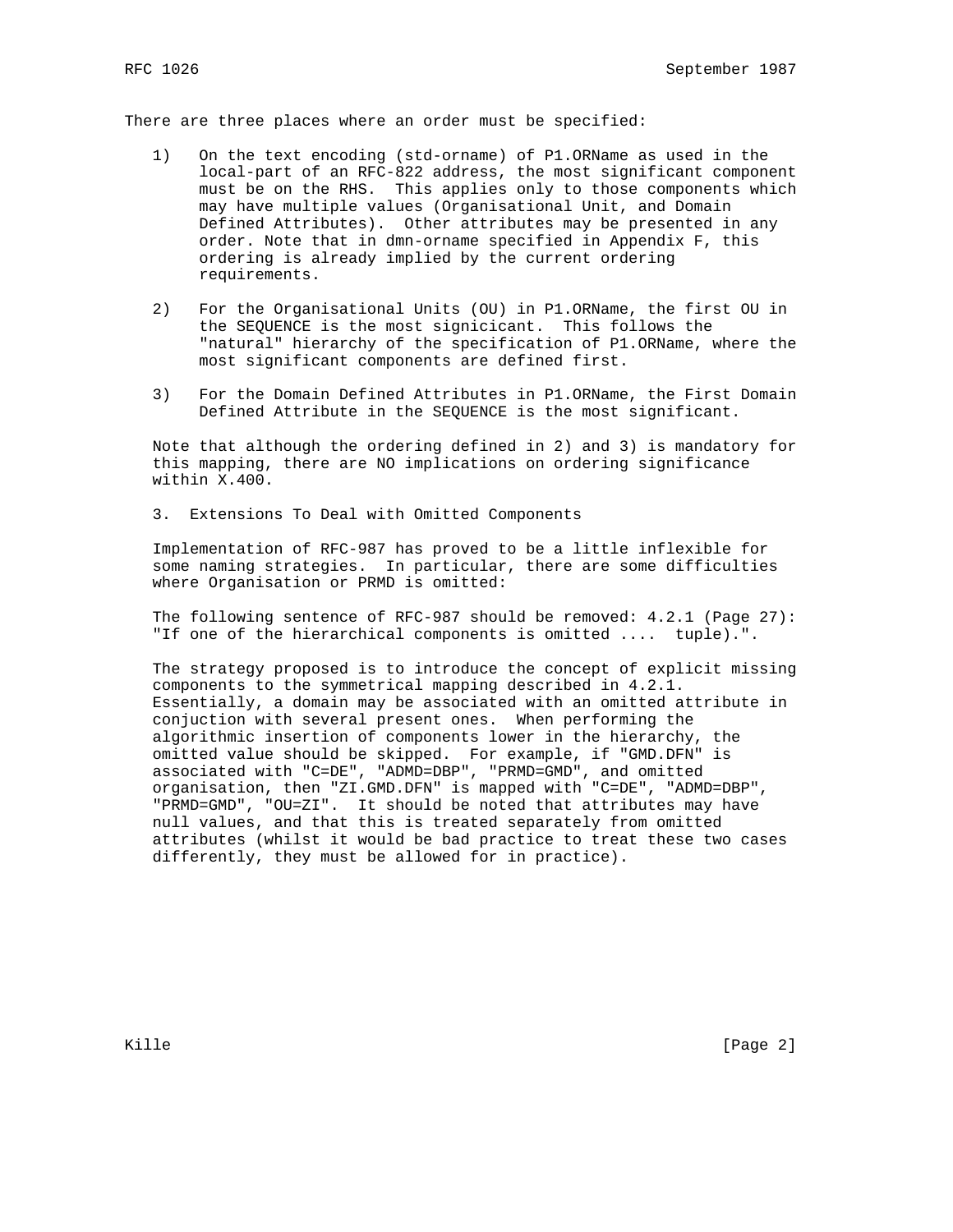To allow the mapping of null organisations to be represented in the specification of Appendix F, the dmn-orname syntax is extended, so that values may be given the symbol "@" (not a printable string character). This corresponds to an omitted attribute. The new definition is:

```
dmn-ormame = dmn-part * ("." dmn-part)
dmn-part = attribute "$" value
 attribute = standard-type
             / "˜" dmn-printablestring
value = dmn-printablestring
            / "@"
 dmn-printablestring
            = * ( dmn-char / dmn-pair )
dmn-char = 
dmn-pair
```
Appendix F - Format of address mapping tables

A new Appendix F is defined as follows:

 There is a need to specify the association between the domain and X.400 namespaces described in 4.2.1. This is defined as a table syntax, but the syntax is defined in a manner which makes it suitable for use with domain nameservices (such as the Internet Domain nameservers or the UK NRS). The mapping is not symmetric, and so a separate table is specified for each direction. If multiple matches are possible, the longest possible match should be used.

Various restrictions are placed on the usage of dmn-orname:

- 1) Only C, ADMD, PRMD, O, and OU may be used.
- 2) There must be a strict ordering of all components, with the most significant components on the RHS.
- 3) No components may be omitted from the hierarchy, although the hierarchy may terminate at any level. If the mapping is to an omitted component, the "@" syntax is used.

For domain  $\rightarrow$  X.400:

domain-syntax "#" dmn-orname "#"

 Note that the trailing "#" is used for clarity, as the dmn-orname syntax can lead to values with trailing blanks.

For example:

 AC.UK#PRMD\$DES.ADMD\$BT.C\$UK# XEROX.COM#O\$Xerox.ADMD\$ATT.C\$US#

Kille [Page 3]